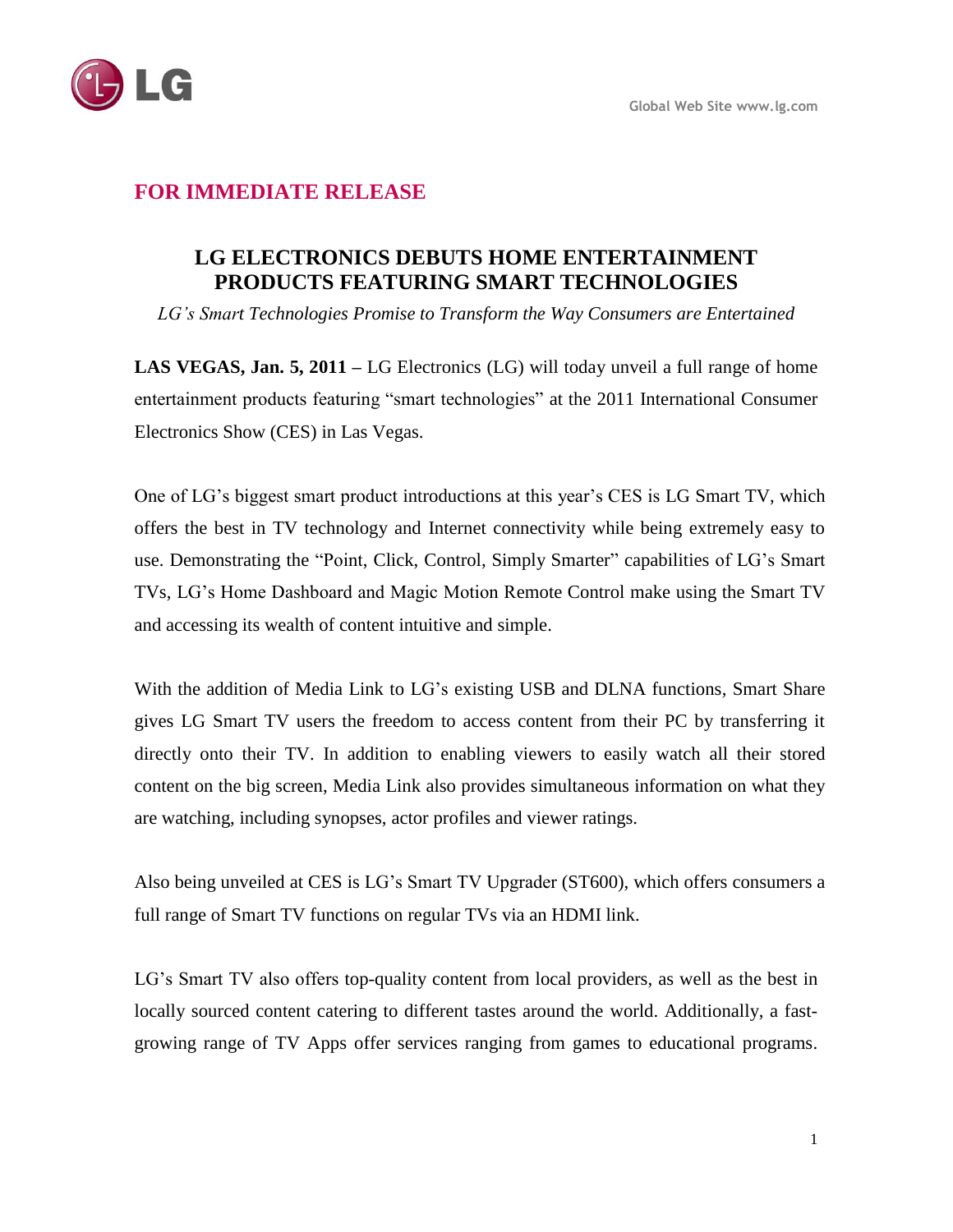

LG's Smart TV functions are available in a wide range of models including LG Smart TVs with NANO FULL LED technology and LG Smart Plasma 3D TVs.

LG also introduced the LW6500, a new LG CINEMA 3D TV that takes 3D images to new heights of brightness and clarity by using 3D technology and polarized 3D eyewear similar to movie theatres\*. With LG's proprietary Film-type Patterned Retarder (FPR) panel, the TV delivers a first class, virtually blur-free and flicker-free 3D picture and a wide viewing angle. The LW6500 also comes with comfortable and affordable 3D glasses that have no electrical parts, meaning they never need to be recharged.

Beyond TVs, LG is also highlighting 3D Blu-ray home theater systems, 3D Blu-ray Disc<sup>™</sup> players, 3D monitors, 3D laptops, and 3D projectors that provide the perfect 3D entertainment experience for every occasion and every setting.

Nearby, LG is also displaying a 180-inch class Multi Vision Plasma Display, a combination of nine screens stacked three by three that can be expanded to create everlarge displays. The ultra-thin screen borders draw viewers even further into the immersive 3D viewing experience with more smooth and natural action. Also on show are the HX996TS, LG's first ever Real 3D Sound Home Theater System, the HB906SB, LG's Premium 3D Blu-ray<sup>TM</sup> Home Theater System, a 3D Network Blu-ray<sup>TM</sup> Disc Player and the D42P, a 3D monitor with minimal cross talk .

For a peek at the future of Home Entertainment, LG is also displaying its revolutionary OLED TVs. Included are a 31-inch class 3D model with a depth of just 0.29cm and a 15 inch class 15EL9500. By dispensing with back-screen lighting, OLED TVs' pixels generate their own light to produce an entirely new level of color, clarity and depth of blacks.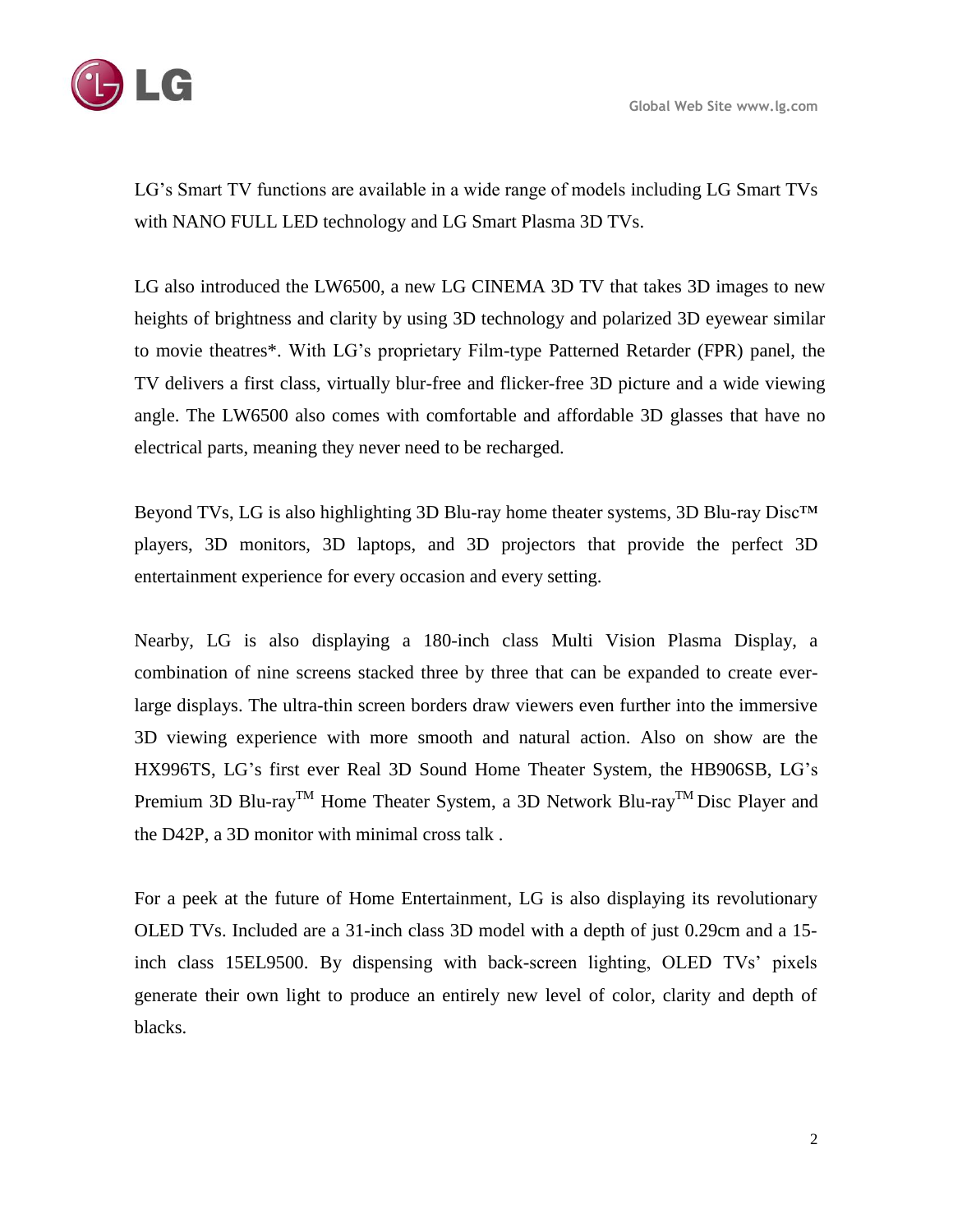

LG is also debuting the Pen Touch Plasma TV, PV550, which lets users quickly and easily write, draw, edit and play directly on the TV screen. The PV550 transforms the TV into a truly interactive experience, offering viewers the chance to be actively involved in their home entertainment experience. The Plasma TV collection also includes the PZ950, which complements LG's superior 3D plasma picture quality with LG Smart TV functions.

In the Blu-ray<sup>TM</sup> section, the BD690, a 3D Network Blu-ray<sup>TM</sup> Disc Player with Media Library, provides the ultimate HDTV companion with 2D and 3D Blu-ray<sup>TM</sup> playback and an on-board digital media library. Additionally, the BP610 offers the ultimate in portable entertainment with its compact design, and Internet and HDMI connectivity.

LG is also showcasing the HW300T, LG's newest micro portable LED projector. Projecting crystal clear WXGA resolution, the HW300T packs connectivity options including broadband, an ATSC Tuner, and wireless DLNA, which links users to a vast array of entertainment options\*.

Rounding out LG's home entertainment products this year is its latest SUPER LED monitor line-up, including the E2290V LED monitor, which, at just 7.2mm, is the slimmest design ever seen on an LG LED monitor\*. Also debuting at CES is the E2381V, with LG's Super Plus Resolution function, which revives low picture quality to high resolution and vivid picture quality. By combining IPS and LED technologies, the IPS6 monitor boasts a viewing angle wider than conventional LED monitors and uses less energy, while still providing superior picture quality.

For more information and product images, please visit LG's online press kit at [www.lgnewsroom.com/CES2011.](http://www.lgnewsroom.com/CES2011)